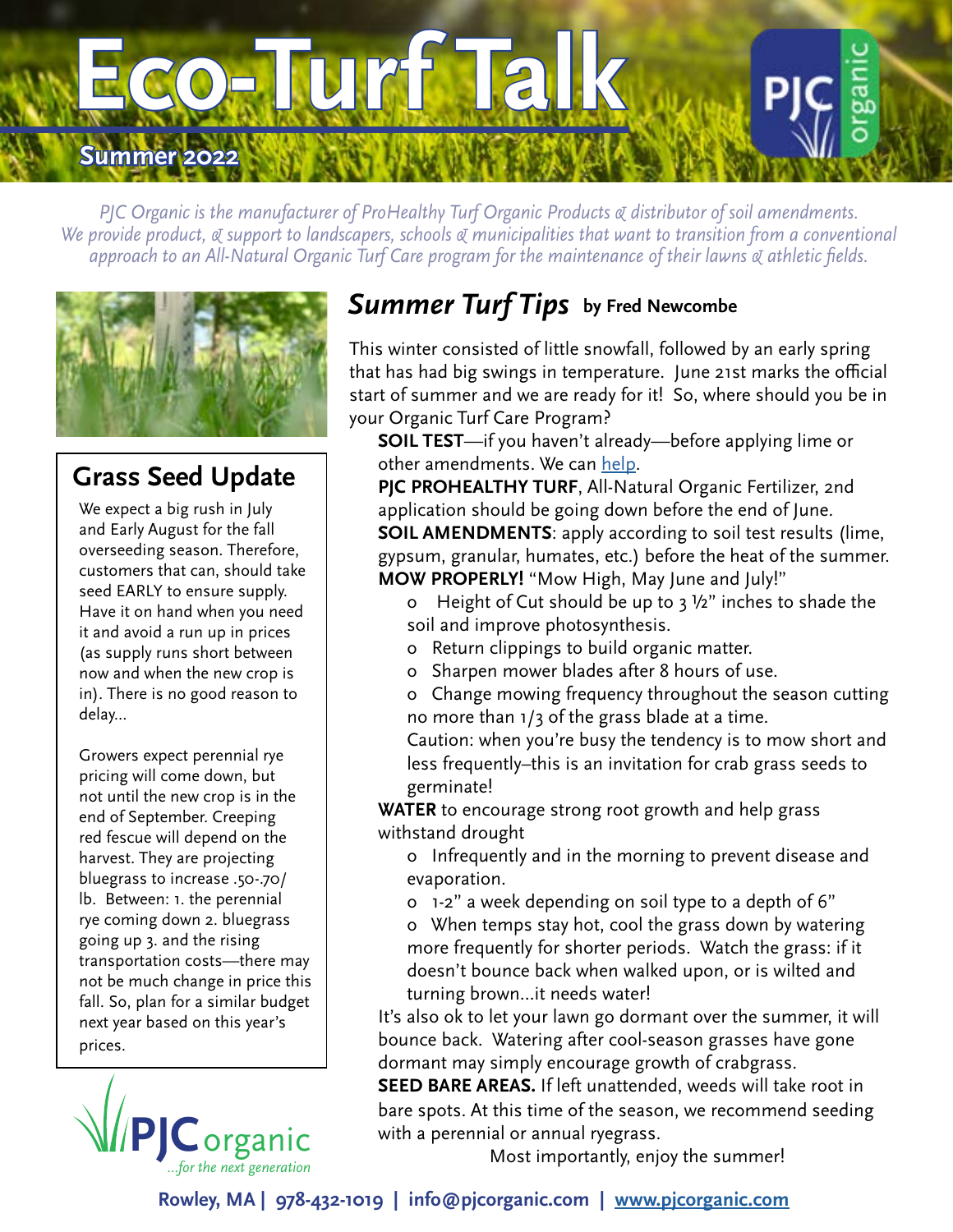# **Weed Spotlight: CRABGRASS**

As the summer heats up, so does the soil. It's time to turn our attention to crabgrass with our annual reminders:

Crabgrass is a warm season grass. It favors poor soil conditions, low in calcium, low pH and compacted. You will often find this weed in sunny areas, where turf is mowed low, over septic tanks, and along walks and driveways where the soil tends to be poor and radiant heat helps warm the soil. Crabgrass plants are very adaptive and can produce seeds at mowing heights as low as 1/2-inch. A single plant is capable of producing 150,000 seeds. These crabgrass seeds lay dormant in the soil for 15-20 years and overtime work to the surface. This is why it can be so difficult to eradicate.

In an All-Natural Organic Turf Care Program, the best control is to change the underlying soil conditions, along with proper cultural practices (see Summer Turf Tips). Overseeding and irrigation are all critical parts of the weed control program and vary throughout the growing season. Higher mowing helps shade the soil; robbing weed seeds of the light they need to germinate while helping to keep the soil cooler. Overseeding helps to thicken the stand of turf and crowd out weeds. Proper watering reduces compaction and encourages a deep root system so turf bounces back after the summer heat.

Remember, there is a reason crabgrass is growing … is it low pH - low organic matter – low calcium shallow soil depth – too much sun? We often say, "it's one thing to kill a weed and another to get grass to grow." It takes time but work to solve the problem or it will return and a soil test is always a good place to start.





# **Summer Products**

#### **PJC ProHealthy Turf 8-0-6: (June)**

An athletic field manager's dream product. Our most recommended fertilizer for high performance athletic fields – our 8-0-6 contains feather meal, soybean meal, and potassium sulfate. Our slow-release nitrogen makes this a perfect product to use in June before summer camps and club tournament play.

#### **Neptune's Harvest Turf Formula 2-0-2 (Liquid). (July)**

No phosphorous, all-natural, liquid fertilizer. Designed to help turf grass tolerate environmental conditions—such as high temperature and drought—while offering improved vigor, color and root density. Made with hydrolyzed fish, molasses, humate, seaweed, and yucca extract. It's a good addition to a granular program in July and early August.

#### **PJC ProHealthy Turf Charge S3: (August)**

Our proprietary soil conditioner contains Biochar, Blood Meal, Molasses, Kelp, Alfafa and Soybean Meal – creating a diverse food source for soil microorganisms as we transition from summer heat to fall weather. Charge  $S_3$  can be used anytime – but we have found Charge to be most effective with Late Summer aeration and overseeding – putting high quality organic directly into the root system while preparing an active food source for soon-to-be seedlings.

# [Contact Us](https://pjcorganic.com/contact/)

for recommendations & pricing.